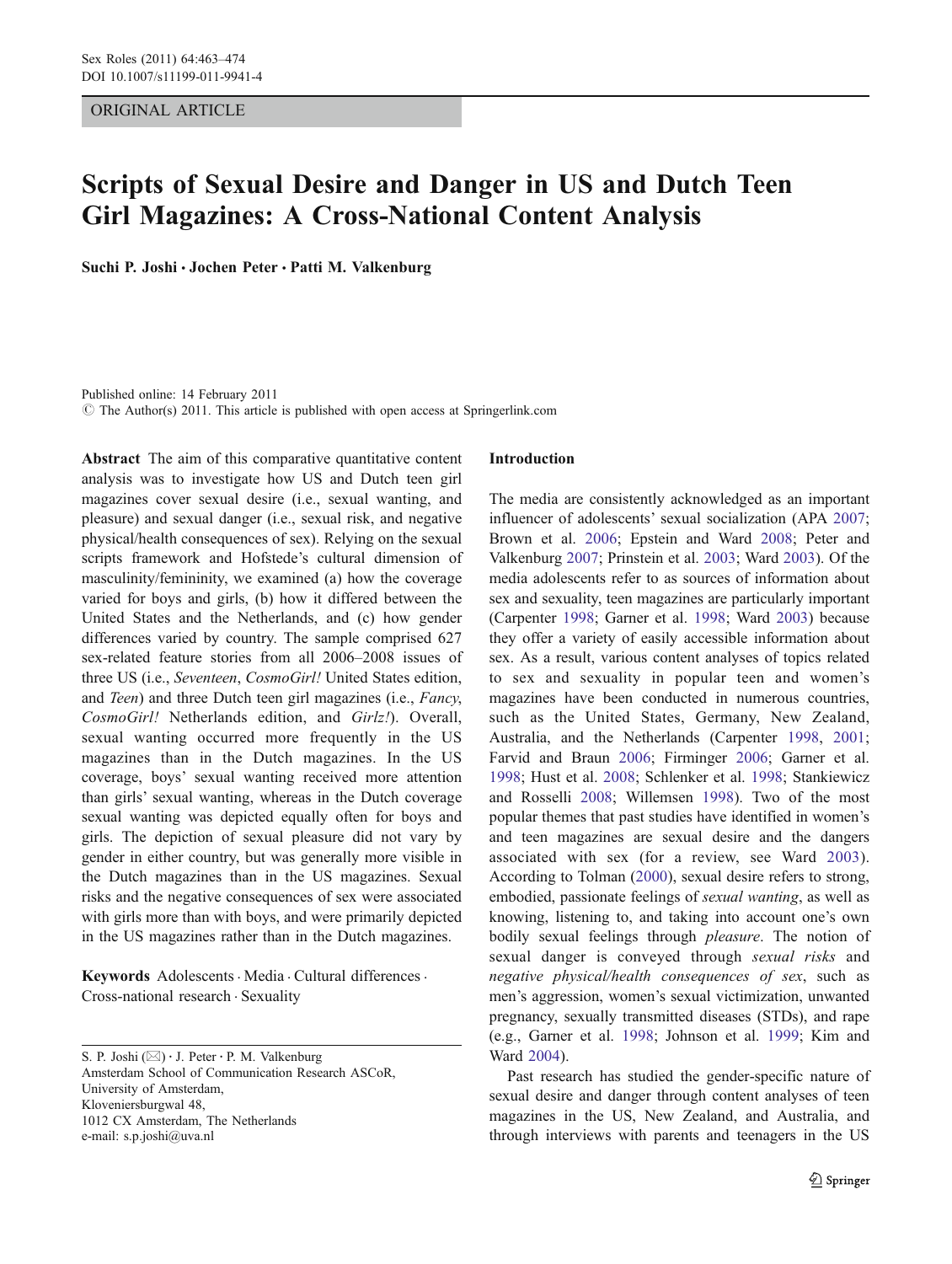and the Netherlands (e.g., Carpenter [1998](#page-10-0); Farvid and Braun [2006](#page-10-0); Schalet [2000,](#page-11-0) [2004](#page-11-0); Tolman [2002\)](#page-11-0). However, no research to date has investigated, in one single study, the extent to which the coverage of desire and danger in teen girl magazines is both gender- and culture-specific. This lack of research is striking because it is well-documented that the experience of sex and sexuality varies both by gender (e.g., Schlenker et al. [1998;](#page-11-0) Taylor [2005](#page-11-0); Willemsen [1998\)](#page-11-0) and by country (e.g., Ford and Beach [1951;](#page-10-0) Frayser [1985;](#page-10-0) Gregersen [1986;](#page-10-0) Hofstede [1998a](#page-10-0)). Therefore, it is the main goal of the present study to investigate, with a crossnational comparative quantitative content analysis, how the coverage of sexual desire and danger in teen girl magazines may differ between countries and by gender. By comparing the coverage in the United States and the Netherlands, two countries that differ in their approach to adolescent sexuality, this study may help put earlier, single-culture research into perspective. Specifically, our comparative approach may help us understand whether current conclusions about teen magazine coverage may be culturally biased.

# Gender Differences for Desire and Danger

Many previous content analyses have used the sexual scripts framework to investigate the representation of adolescent sexuality in teen magazines and other media (e.g., Carpenter [1998,](#page-10-0) [2001](#page-10-0); Kim and Ward [2004](#page-10-0)). The sexual scripts framework posits that sexual matters are not universal, but are shaped by sociocultural processes. Sociocultural processes determine what is considered sexual and how individuals behave sexually (Simon and Gagnon [1984](#page-11-0)). As a result, what is considered sexual for adolescents may vary according to social groups (e.g., gender) and/or cultures (e.g., countries). The sexual scripts framework thus provides the conceptual basis for expecting the depiction of desire and danger in teen magazines to differ by gender and country.

The sexual scripts framework distinguishes between three types of scripts: cultural scripts, which correspond to the collective level of society; interpersonal scripts, which relate to small-group interactions; and intrapsychic scripts, which are associated with individual dimensions of society (Bowleg et al. [2004](#page-9-0); Hynie et al. [1998](#page-10-0)). Because teen magazines exist at the collective level of society, they create and maintain cultural scripts (Carpenter [2001](#page-10-0)) by informing adolescents about when, where, with whom, why, and how to engage in sexual interactions (Laumann et al. [1994\)](#page-10-0). One of the most important cultural scripts, especially in the US, is the Heterosexual Script, which outlines romantic encounters and sexual interactions for boys and girls (e.g., Hyde and Oliver [1993;](#page-10-0) Kim et al. [2007](#page-10-0); Tolman [2002\)](#page-11-0). Two crucial

parts of the Heterosexual Script are sexual desire and danger.

Studies from the US, Australia, and New Zealand indicate that sexual desire in the Heterosexual Script has been framed with a strong emphasis on men's and boys' sexual ability and performance (Farvid and Braun [2006;](#page-10-0) Kilmartin [1999](#page-10-0)). Men are positioned as actively pursuing sexual relationships, guided by their sexual wants, and treating women as sexual objects (e.g., Diamond [2005](#page-10-0); Fine [1988](#page-10-0); Lerum and Dworkin [2009](#page-10-0)). In contrast, women's sexuality is typically portrayed as passive, with women not prioritizing their own sexual wants (e.g., Clarke and Hatfield [1989;](#page-10-0) McCormick [1979;](#page-10-0) McCormick et al. [1984;](#page-10-0) Tolman [1994](#page-11-0), [2002\)](#page-11-0). This is also true for girls' sexuality. US-based research has shown that girls' experience of sexual wants and pleasure is often considered deviant behavior (Tolman [1994,](#page-11-0) [2002](#page-11-0)).

Within research on sexual desire, pleasure is an important concept because it is inherent to experiencing, and acting out, one's own sexual desire (Tolman [2002\)](#page-11-0). Consequently, researchers have increasingly paid attention to the experience of pleasure in sexual relationships (Kim and Ward [2004;](#page-10-0) Tolman [2002](#page-11-0); Walsh-Childers et al. [2002\)](#page-11-0). For example, in-depth interviews with US teenage girls have revealed that the absence of pleasure during sex is normal, and the experience of pleasure is a problem (Tolman [2002\)](#page-11-0). Moreover, Australian girls attested to faking orgasms regularly to appease their partners (Roberts et al. [1995](#page-11-0)), while acknowledging the importance of their male partner experiencing pleasure. These findings echo what Michelle Fine [\(1988](#page-10-0)) calls "the missing discourse of desire," which highlights that dominant notions of adolescent sexuality often avoid girls' sexual wants and pleasure (Tolman [2002\)](#page-11-0).

Content analyses of women's magazines on sexual desire have accordingly revealed an emphasis on men's sexuality. For example, an analysis of six consecutive issues of the Australian edition of Cosmopolitan and the New Zealand edition of Cleo has shown that men's pleasure during sex was prioritized (Epstein and Ward [2008](#page-10-0); Farvid and Braun [2006](#page-10-0)). This prioritization of men's sexual pleasure is often linked to the lack of women's sexual desire. As a content analysis from the US has shown, young women are taught by magazines to subordinate their own interests (Kim and Ward [2004\)](#page-10-0).

Sexual danger usually arises within the Heterosexual Script through the "male sexual drive" (Hollway [1989\)](#page-10-0). This notion implies that when the male sexual drive takes precedence, men's sexuality becomes uncontrollable, and dangerous situations can occur for women and girls (Kim et al. [2007\)](#page-10-0). In US magazines, women are positioned simultaneously as sex objects and as victims of men's uncontrollable sexual urges (Stankiewicz and Rosselli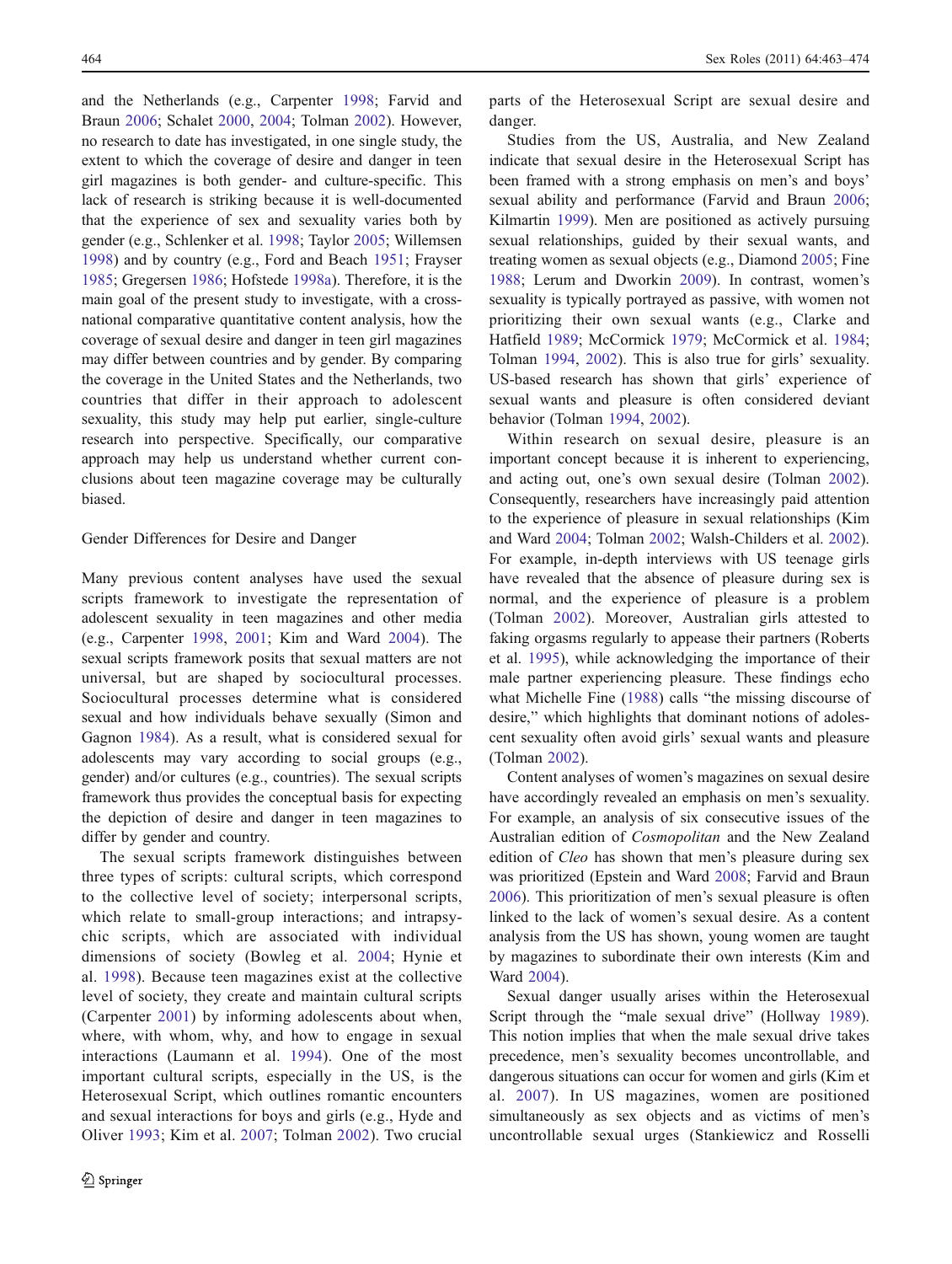[2008\)](#page-11-0). Men do not appear to be as endangered as women, creating a double-standard within US magazines, which is consistent with stereotypical and traditional gender roles (Taylor [2005](#page-11-0)).

In the discussion of sexual danger, the risks and negative consequences of sex play a central role. It is therefore important to note gender differences for these risks and negative consequences of sex. For example, content analyses of US teen girl magazines have revealed that STDs are portrayed as a sexual risk mainly for girls, even though both boys and girls are equally susceptible to contracting diseases (Carpenter [1998](#page-10-0); Hust et al. [2008](#page-10-0); Stankiewicz and Rosselli [2008\)](#page-11-0). Moreover, US magazines stress the negative consequences of sex from a women's point of view (Hust et al. [2008](#page-10-0)). As Carpenter ([2001\)](#page-10-0) found in her content analysis of US and German teen magazines, sex is treated as something physically painful for girls, for instance by focusing on the negative physical aspects of virginity loss. In addition, unwanted pregnancies are portrayed as a negative consequence of women's sexuality (Hust et al. [2008\)](#page-10-0). Boys, in contrast, are generally not depicted as experiencing or being responsible for the negative consequences of sex (Kim et al. [2007](#page-10-0); Kunkel et al. [2005](#page-10-0)).

## Country Differences for Desire and Danger

The logic of cross-national comparative research requires that, when little is known about a particular subject, similar countries be chosen (e.g., Mackie and Marsh [1995](#page-10-0)). Generally, if differences between similar countries occur, they can only logically result from characteristics in which the countries differ. Thus, when little is known about a subject, and differences occur between dissimilar countries, more potential explanations exist than when differences occur between similar countries.

As outlined above, we know little about how, in a crossnational comparative perspective, teen girl magazines cover the topics of desire and danger. Consequently, when the coverage of desire and danger is compared, two similar countries should be chosen. The US and the Netherlands are two countries similar in terms of wealth, as well as education standards, and are democratically governed, highly developed nations (Schalet [2000](#page-11-0)). Moreover, in terms of more abstract cultural differences outlined in Hofstede's [\(2001](#page-10-0)) five dimensions of national culture, the US and the Netherlands score closely on four of the five dimensions (i.e., individualism vs. collectivism; uncertainty avoidance; power distance; and long-term vs. short-term orientation). However, the US and the Netherlands differ in terms of the masculinity/femininity dimension, with the US being a rather masculine society and the Netherlands being a rather feminine society (Hofstede [1998b,](#page-10-0) [2001](#page-10-0)).

In a masculine society, men are supposed to be "assertive, tough, and focused on material success; women are supposed to be more modest, tender, and concerned with the quality of life" (Hofstede [1998a](#page-10-0), p. 6). Conversely, in a feminine society, "both men and women are supposed to be modest, tender, and concerned with the quality of life" (Hofstede [1998a,](#page-10-0) pp. 6–7). Because the masculinity/ femininity dimension is related to the definition of gender roles and to the cultural construction of (adolescent) sexuality (Hofstede [1998b\)](#page-10-0), two countries that differ in this dimension, such as the US and the Netherlands, offer adequate comparison units for the purpose of this study.

In an attempt to categorize different sexual norms and behaviors along the masculinity/femininity dimension, Hofstede ([1998b](#page-10-0)) has suggested that masculine and feminine societies differ, amongst other things, in the moral values attached to sex and how sex is experienced. Masculine societies often hold moralistic attitudes toward sexuality and associate sex with guilt and negative outcomes rather than with pleasure and positive outcomes. Conversely, feminine societies approach sexuality in a matter-of-fact way and highlight the enjoyment and positive experiences of sex. For example, conservative populations within the US often emphasize sex as something a man and woman should experience within a marriage (Luker [2006\)](#page-10-0). Moreover, sex before marriage and/or promiscuity is frequently discouraged by emphasizing the dangers associated with sex. Sex is often portrayed as a risky or diseaseridden activity (Luker [2006](#page-10-0); Schalet [2000](#page-11-0)). This moralistic approach to sex and the emphasis on danger also applies to how adolescent sexuality is approached in the US. The risks of sex are often used in sex education programs as a reason not to have sex or to remain abstinent (Pinkleton et al. [2008](#page-10-0)). Similarly, US parents consider teen sexuality to be disruptive and emphasize the negative consequences of sex (Carpenter [2001;](#page-10-0) Herzog [2008](#page-10-0)) by drawing comparisons between teen sex and drug use, excessive drinking, and vandalism (Luker [2006](#page-10-0); Schalet [2000](#page-11-0)).

In the Netherlands, by contrast, sex is largely approached as a normal part of life, which holds true for adolescents as well (Schalet [2000](#page-11-0)). Dutch parents do not usually view teenage sex as dangerous. Although teenagers are educated and made aware of the risks associated with sex, the negative consequences are rarely used as a reason not to have sex. Moreover, sexual maturation does not tend to elicit fear among teens, parents, healthcare providers, and policy-makers in the Netherlands (Schalet [2000\)](#page-11-0). Dutch adults tend to believe that adolescents have their own sexual desires and are able to express them by engaging in responsible sex, usually within loving, committed relationships (Schalet [2000](#page-11-0)).

Because teen girl magazines reflect cultural differences in how adolescent sexuality is approached (Carpenter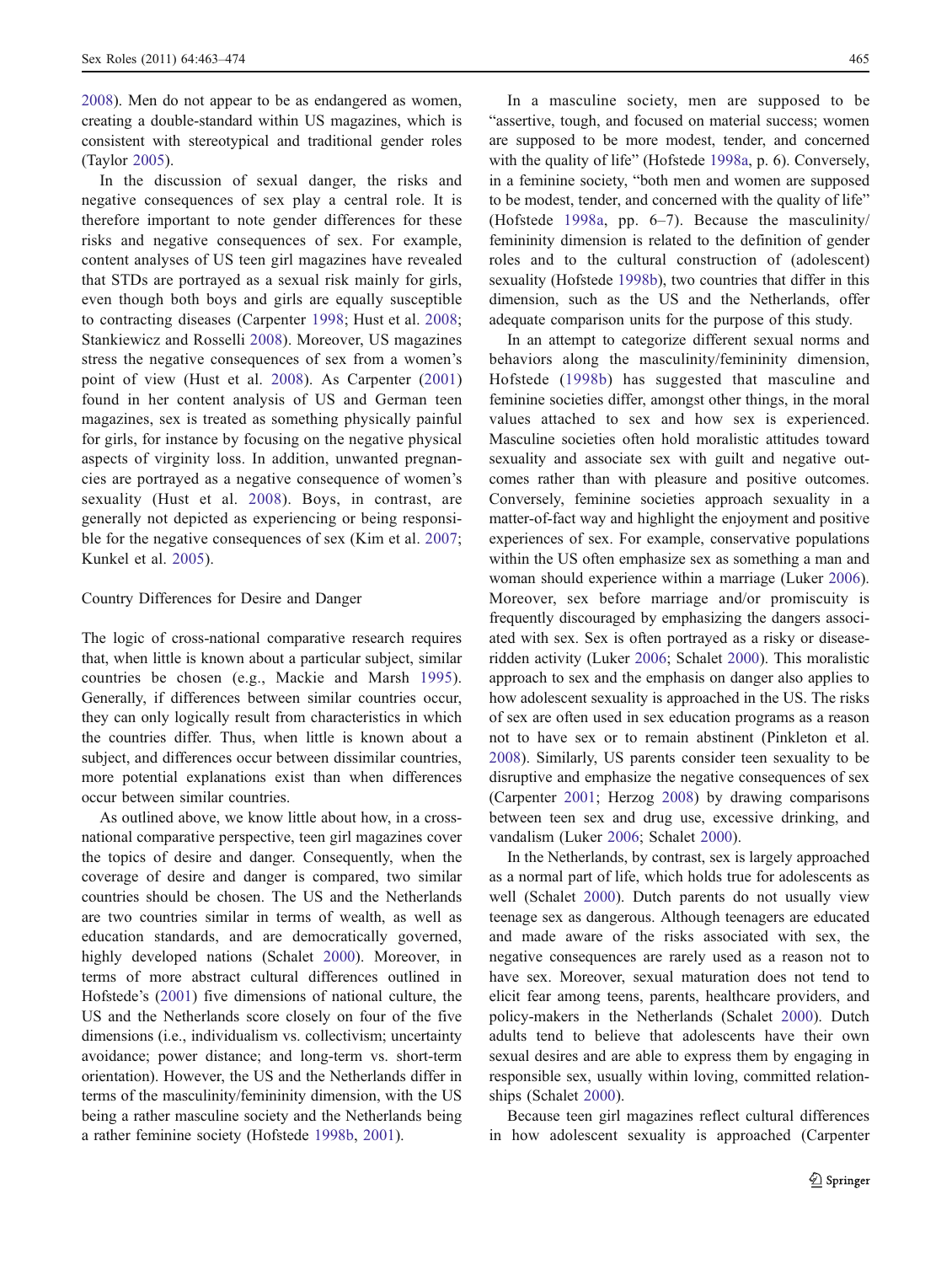[2001\)](#page-10-0), the differences between masculine and feminine societies may also affect how magazines cover sexual desire and danger. As a result, we expect adolescents' sexual desire to be portrayed more often in the Dutch teen girl magazines than in the US coverage. In contrast, sexuality will more often be associated with danger in the US teen girl magazines than in the Dutch magazines.

# Gender Differences for Desire and Danger by Country

As a cultural script, the Heterosexual Script may differ by country. Consequently, if the coverage in teen girl magazines reflects the Heterosexual Script, then the expected gender differences in the depiction of desire and danger may further vary between countries. Technically speaking, gender and country, as predictors of differences in the coverage, may interact with each other.

Hofstede's ([1998a](#page-10-0), [2001](#page-10-0)) cultural dimension of masculinity/femininity predicts gender differences to be smaller in feminine societies than in masculine societies. Accordingly, feminine societies have been shown to distinguish between male and female sexual roles less strongly than masculine societies (Hofstede [1998b](#page-10-0)). This may also apply to adolescent sexuality. Both Dutch parents and teenagers consider sexuality and sexual urges to be a normal part of adolescence, regardless of gender (Schalet [2000](#page-11-0), [2004\)](#page-11-0). In fact, both teenage girls and boys in the Netherlands consider sex to be fun and fulfilling, and hardly think of sex as something scary or dangerous (de Graaf et al. [2005](#page-10-0)). However, in the US, boys' sexuality and desire is encouraged and girls' sexuality and desire is discouraged—unless it benefits the boys involved (Stibbe [2004](#page-11-0); Taylor [2005](#page-11-0)).

US-based content analyses have noticed this gender disparity within teen magazines (e.g., Durham [1998](#page-10-0)). Sexual activity is more acceptable for US boys than for US girls. Also, the risks and negative consequences of sex are hardly stressed for US boys, whereas they are prominent reasons for why US girls should not have sex (Martin [1996\)](#page-10-0). Thus, in a feminine country such as the Netherlands, we expect that teen girl magazines may not depict stark differences between boys' and girls' sexual desire and danger. In contrast, teen girl magazines in a masculine country such as the US may depict greater gender disparities for sexual desire and danger.

## The Present Study

Through a quantitative content analysis, this study investigates the three most popular teen girl magazines in the United States and the Netherlands. We used general linear models and logistic regressions to analyze how the coverage of sexual desire and danger: (a) varies for girls and boys, (b) differs between the United States and Netherlands, and (c) how gender differences vary by each country. Because adolescent sexuality is typically gendered (e.g., Epstein and Ward [2008;](#page-10-0) Diamond [2005](#page-10-0); Lerum and Dworkin [2009](#page-10-0); Taylor [2005\)](#page-11-0), we hypothesize:

- H1a: Sexual desire (i.e., sexual wanting, and pleasure) is more often portrayed for boys than for girls in teen girl magazines.
- H1b: Sexual danger (i.e., sexual risk, and negative physical/health consequences of sex) is more often portrayed for girls than for boys in teen girl magazines

Adolescent sexuality is approached differently in masculine countries, such as the US, and feminine countries, such as the Netherlands, in terms of the moral values attached to sex and how sex is experienced (Hofstede [1998b](#page-10-0)). Thus, we expect that the coverage of sexual desire and danger will also differ between the two countries. Specifically, we hypothesize:

- H2a: Sexual desire (i.e., sexual wanting, and pleasure) is more often portrayed in Dutch teen girl magazines than in US teen girl magazines.
- H2b: Sexual danger (i.e., sexual risk, and negative physical/health consequences of sex) is more often portrayed in US teen girl magazines than in Dutch teen girl magazines.

Finally, we anticipate that gender differences in the coverage of sexual desire and danger may depend on whether a country is a masculine society, such as the US, or a feminine society, such as the Netherlands. Therefore, we hypothesize:

- H3a: A greater gender difference for sexual desire (i.e., sexual wanting, and pleasure) is depicted in US teen girl magazines than in Dutch teen girl magazines (i.e., both Dutch and US boys are portrayed as experiencing more sexual desire than girls, but the difference in the portrayal of sexual desire between boys and girls will be greater in the US than in the Netherlands).
- H3b: A greater gender difference for sexual danger (i.e., sexual risk, and negative physical/health consequences of sex) is depicted in US teen girl magazines than in Dutch teen girl magazines (i.e., both Dutch and US girls are portrayed as experiencing more sexual danger than boys, but the difference in the portrayal of sexual danger between girls and boys will be greater in the US than in the Netherlands).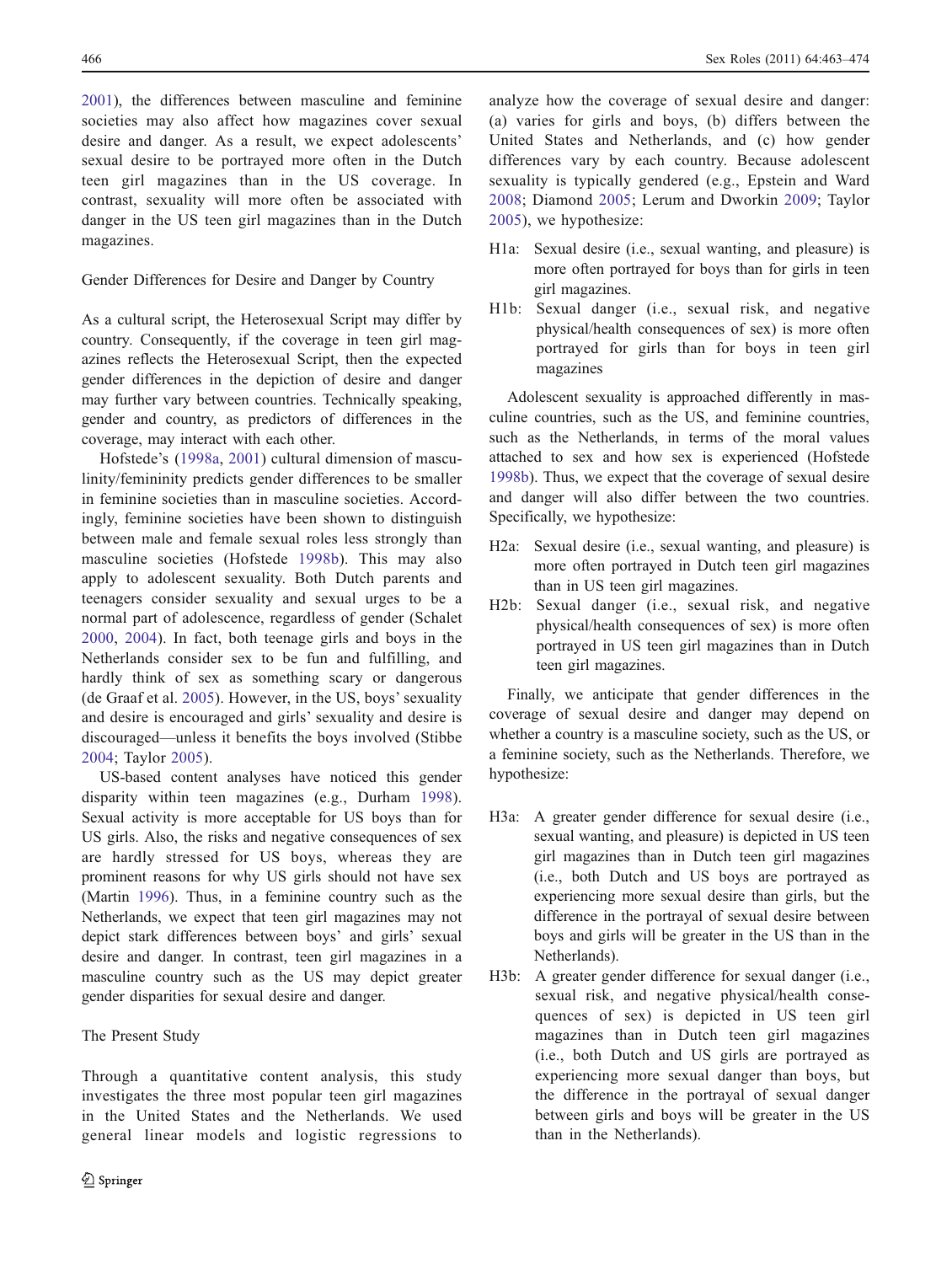#### Method

## Sample

We conducted a quantitative content analysis of the US teen girl magazines Seventeen, CosmoGirl! (United States edition), and Teen, as well as the Dutch teen girl magazines Fancy, CosmoGirl! (Netherlands edition), and Girlz!. These magazines were chosen because they are the most popular and widely read teen girl magazines in the US and the Netherlands, and thus may serve as a point of orientation for other teen girl magazines in the two countries (Carpenter [1998;](#page-10-0) Carpenter [2001\)](#page-10-0). We opted for magazines from the years 2006, 2007, and 2008 because we wanted to obtain a comprehensive picture of the current depictions of sexual desire and danger in teen girl magazines. At the time of data collection, 2008 was the last full-year publication available for each magazine.

The unit of analysis was a feature story. A feature story is a nonfiction story that intends to inform or amuse the reader through standard articles, interviews, quotes, sidebars, fillers, or question and answer pieces (Q&A). To qualify as a feature story, a nonfiction story had to be presented as one semantic unit; indicated by content, colors, a frame around the story, and separate headlines. A total of 753 US and 1743 Dutch feature stories were included in the sample. The number of stories differed because of different publication schemes.

All feature stories were analyzed for whether they explicitly mentioned or made references to sex (e.g., masturbation; oral, anal and/or vaginal sex) or sexual activities (e.g., "we did it," "it happened"). Of the 753 US feature stories, 162 (21.5%) stories were sex-related. Of the 1743 Dutch feature stories, 465 (26.7%) stories were sexrelated. The greater absolute number of sex-related stories in the Dutch coverage versus the US coverage results from more feature stories in the Dutch magazines.

# Procedure

The codebook used for this study consisted of new items because existing scales either did not exist or were not suitable for our purposes. Most of the items were tested in a pilot study (Joshi et al. [2010\)](#page-10-0), and elicited good validity and inter-coder reliability. The full codebook can be obtained upon request from the first author. To make sure the items and answer categories were culturally relevant and applicable to both US and Dutch magazines, all items in the codebook were pre-tested with a subsample of articles from the US and Dutch magazines. Pre-testing was completed by the principle investigator, a native American-English speaker, and a research assistant, a native Dutch speaker.

Three native American-English speakers served as coders for the US teen magazines, and five native Dutch speakers served as coders for the Dutch teen magazines. We only accepted native speakers as coders because the idiosyncratic meanings attached to sex in each language may be difficult for non-native speakers to identify and understand. The coders were trained by the principle investigator and research assistant. Before coder training started, the coder trainers did an inter-trainer reliability test. This step is crucial in cross-national comparative content analyses to preclude artifacts in the coding as a result of the trainers' idiosyncratic understanding of the codebook (Peter and Lauf [2002](#page-10-0)). The inter-trainer reliability test showed very high agreement between the trainers. The average inter-trainer reliability for the codebook was 95.2% (Cohen's Kappa=.87).

Coder training took place separately for each country team, and occurred over the course of 2 days. All categories of the codebook were explained and exemplified with five magazine articles. After the training was completed, coders were asked to code five additional articles alone at home. The results were checked by the trainers to see whether the coders sufficiently understood the codebook, and to clarify potential misunderstandings of the categories. Subsequently, an inter-coder reliability test was conducted, separately for the US and Dutch groups, with seven randomly sampled stories from the US or the Dutch magazines. To make sure that the coders' understanding had not changed during the course of the coding, we conducted an intra-coder reliability test 4 weeks after the inter-coder reliability test. In that test, the coders had to code the same stories used in the inter-coder reliability test. The specific inter-coder and intra-coder reliabilities are reported below.

# Desire

For the investigation of sexual desire, the girls and/or boys in the stories had to be depicted as sexual beings. In line with our conceptual definition, sexual desire was operationalized with two indicators: sexual wanting and pleasure. We operationalized sexual wanting by assessing whether the boy and girl in the story were depicted as having their own sexual wishes. We asked, separately for boys and girls, "Is/are the boy(s)/girl(s) in the story depicted as sexual beings (e.g., a person who has or thinks about sex) who have their own sexual desires or wants (e.g., sexual appetite, sexual urges, an expressed sexual wish)?" Categories included "yes," "no," and "not mentioned." Because the focus of this study was on the presence of sexual wanting for boys and girls, we collapsed the latter two categories into one category for the statistical analysis. The average inter-coder reliability for girls' sexual wanting was 91.8% (Cohen's Kappa=.85) for the American group, and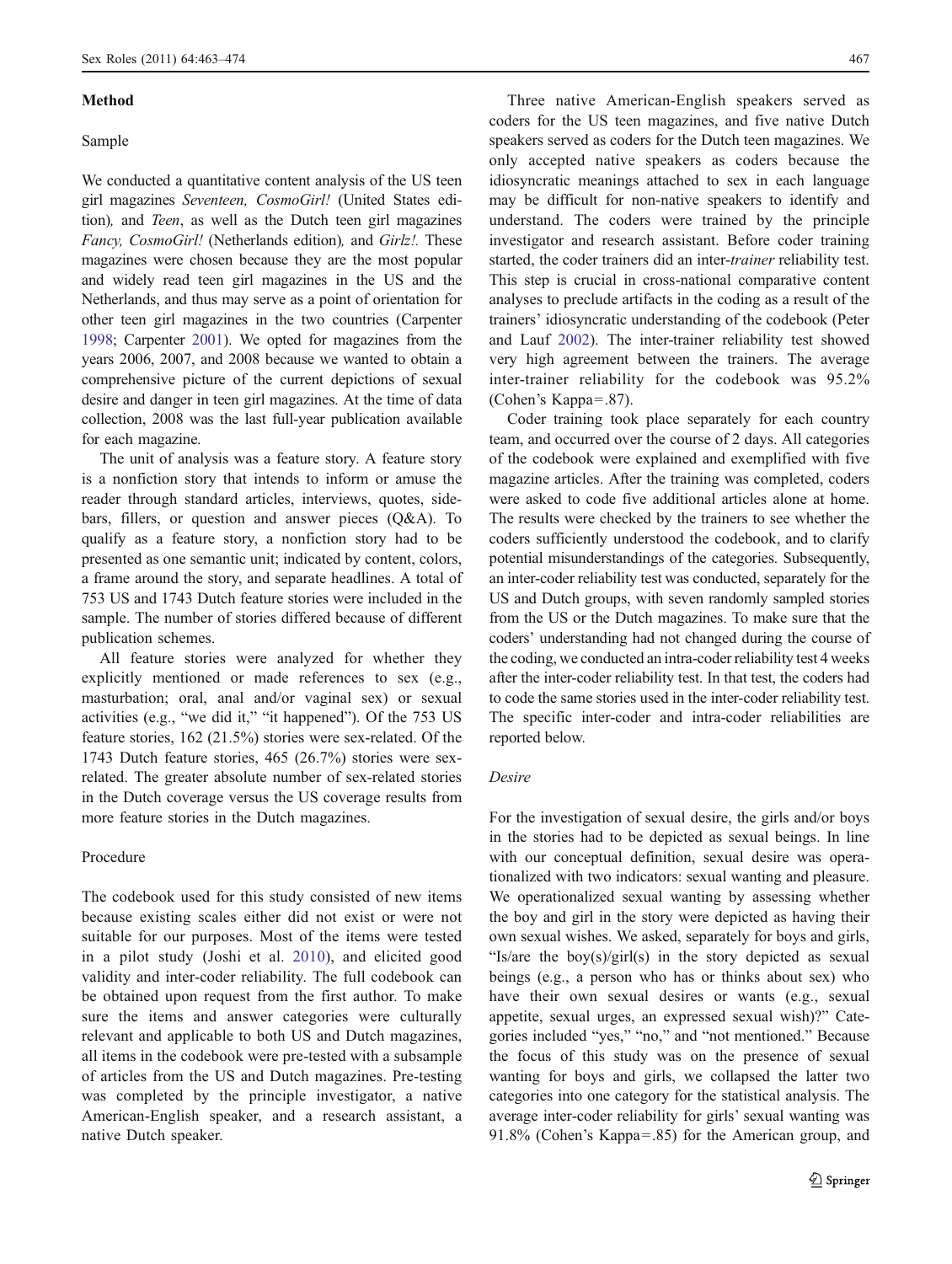89.0% (Cohen's Kappa=.81) for the Dutch group. For girls' sexual wanting, the average intra-coder reliabilities were 91.7% (Cohen's Kappa=.85) for both the American and Dutch groups. The average inter-coder reliability for boys' sexual wanting was 91.8% (Cohen's Kappa=.85) for the American group, and 89.0% (Cohen's Kappa=.81) for the Dutch group. For boys' sexual wanting, the average intracoder reliability was 91.7% (Cohen's Kappa=.85) for the American group and 81.2% (Cohen's Kappa=.75) for the Dutch group.

We operationalized pleasure by assessing whether sex was depicted as a pleasurable activity. More specifically, sexual pleasure referred to sex being depicted as something delightful, pleasant, enjoyable, and/or one or more partners in the story enjoying the act of giving or receiving sexual pleasure. The depiction of sex as pleasurable was assessed separately for girls and boys in the story. Categories included "yes," "no," and "not mentioned." Because we were interested in the presence of sexual pleasure for boys and girls, we combined "no" and "not mentioned" into one category for the statistical analysis. The average inter-coder reliabilities for girls' pleasure were 100% (Cohen's Kappa= 1.0) for both the American and Dutch groups. For girls' pleasure, the average intra-coder reliability was 100% (Cohen's Kappa=1.0) for the American group, and 91.7% (Cohen's kappa=.85) for the Dutch group. The average inter-coder reliability for boys' pleasure was 91.8% (Cohen's Kappa=.85) for the American group, and 100% (Cohen's Kappa=1.0) for the Dutch group. For boys' pleasure, the average intra-coder reliability was 90.3% (Cohen's Kappa=.83) for the American group, and 100% (Cohen's Kappa=1.0) for the Dutch group.

# Danger

Sexual danger was operationalized with two indicators: sexual risk and negative physical/health consequences of sex. We measured sexual risk by assessing whether sex was depicted as something dangerous (e.g., sexual abuse, rape, men's aggression), dirty (e.g., if a person has sex he/she are no longer "pure"), and/or disease-ridden (e.g., if a person has sex he/she is likely to contract STDs). Categories to choose from were, "sex is dirty, dangerous, and/or diseaseridden for...": "only boy(s)," "only girl(s)," "both boy(s) and girl(s)," and "no one/not mentioned." For the purpose of our analysis, we recoded the categories, separately for boys and girls, into "sex is a risk," and "sex is not a risk/not mentioned." The average inter- and intra-coder reliabilities for sexual risk, for girls and boys, for the American and Dutch groups were 100% (Cohen's Kappa=1.0).

We operationalized the negative physical/health consequences of sex by coding whether the stories referred to any harmful outcomes during or after intercourse (e.g., feeling

bodily pain or unwell during or after sex, unwanted pregnancy). This was assessed separately for girls and boys. Categories to choose from were "positive," "negative," "both positive and negative," and "not mentioned." Because the focus was on negative physical/health consequences of sex, we recoded the categories into "exclusively negative" and "not exclusively negative/not mentioned" for the statistical analysis. The average interand intra-coder reliabilities for negative physical/health consequences of sex, for girls and boys, for the American and Dutch groups were 100% (Cohen's Kappa=1.0).

## Data Analysis

Two characteristics of our data affected the statistical analysis. First, all of our dependent variables were dummy variables. Second, in our coding, country (US vs. Netherlands) was a between-subjects factor (i.e., assessed between stories) and gender was a within-subjects factor (i.e., assessed within a story). This particularly complicated the analysis of the interaction effects between country and gender predicted in H3a and H3b. Logistic regression can accommodate both the dummy character of the dependent variables and, when estimated with robust standard errors, the different levels of analysis and thus the nested structure of our variables. However, logistic regression does not lend itself to an easy understanding of our results. General linear models (GLMs), in contrast, can be more intuitively understood, especially in our case where the means of our dummy variables (coded 0 and 1) can be interpreted as proportions (and percentages when multiplied by 100). However, dummy dependent variables may violate some assumptions of GLMs.

Because we wanted to analyze our data most rigorously without sacrificing presentational accessibility, we decided to analyze our data with both GLMs and logistic regressions (with robust standard errors). We present the mean scores that resulted from the GLMs in Tables [1](#page-6-0), [2,](#page-6-0) and [3.](#page-6-0) The relevant coefficients of the logistic regressions, along with the robust standard errors and odds ratios, are reported in the text. In the case where the results of the logistic regression and the GLM deviated (which occurred only once), we relied on the findings from the logistic regression because it accounts for dummy dependent variables more adequately than a GLM.

## Results

## Descriptive Results

Table [1](#page-6-0) shows the gender differences for the indicators of sexual desire (i.e., sexual wanting, and pleasure) and danger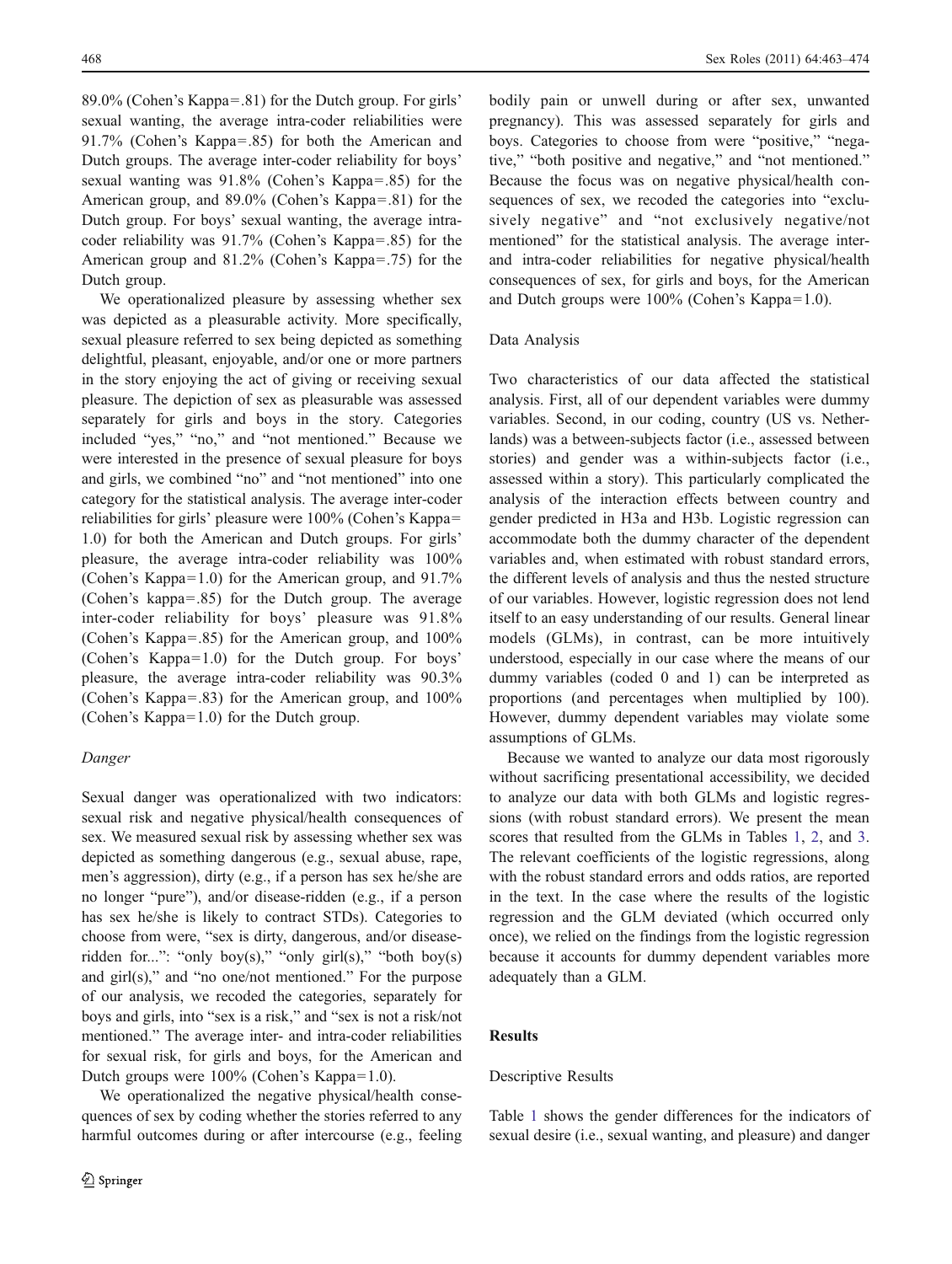<span id="page-6-0"></span>Table 1 Gender differences for sexual desire and danger

|                                       | <b>Boys</b><br>M(SD)<br>(N) | Girls<br>M(SD)<br>(N) |
|---------------------------------------|-----------------------------|-----------------------|
| Sexual Desire                         |                             |                       |
| Sexual wanting                        | $.46(.50)_{\rm a}$          | $.40(.49)_{h}$        |
|                                       | $(N=627)$                   | $(N=627)$             |
| Pleasure                              | .21(.38)                    | .21(.36)              |
|                                       | $(N=627)$                   | $(N=627)$             |
| Sexual Danger                         |                             |                       |
| Sexual risk                           | $.09(.29)_{\rm a}$          | $.33(.47)_{h}$        |
|                                       | $(N=627)$                   | $(N=627)$             |
| Negative physical/health consequences | $.07(.26)_{\rm a}$          | $.31(.46)_{h}$        |
| of sex                                | $(N=626)$                   | $(N=626)$             |

Mean values are between 0 and 1. Significant differences at a level of  $p$ <.001 are indicated by different subscripts

(i.e., sexual risk, and negative physical/health consequences). Forty-six percent of all stories (i.e., Dutch and US stories combined) depicted sexual wanting for boys and 40% depicted it for girls. Twenty-one percent of the stories depicted pleasure for girls and boys. Nine percent of the stories portrayed sexual risk for boys and 33% of the stories depicted it for girls. For the negative physical/health consequences of sex, 7% of the stories included negative consequences for boys and 31% of the stories included them for girls.

Table 2 indicates the country differences for the indicators of sexual desire and danger. Fifty-eight percent of the US stories and 38% of the Dutch stories included sexual wanting. Ten percent of the US stories and 25% of

Table 2 Country differences for sexual desire and danger

|                                       | US<br>M(SD)<br>(N) | Dutch<br>M(SD)<br>(N) |
|---------------------------------------|--------------------|-----------------------|
| Sexual Desire                         |                    |                       |
| Sexual wanting                        | $.58(.37)_{\rm a}$ | $.38(.35)_{h}$        |
|                                       | $(N=162)$          | $(N=465)$             |
| Pleasure                              | .10(.25)           | $.25(.32)_{h}$        |
|                                       | $(N=162)$          | $(N=465)$             |
| Sexual Danger                         |                    |                       |
| Sexual risk                           | $.32(.33)_{\rm a}$ | $.18(.28)_{h}$        |
|                                       | $(N=162)$          | $(N=465)$             |
| Negative physical/health consequences | $.25(.32)_{\rm a}$ | $.17(.27)_{h}$        |
| of sex                                | $(N=161)$          | $(N=465)$             |
|                                       |                    |                       |

Mean values are between 0 and 1. Significant differences at a level of  $p<01$  are indicated by different subscripts

Table 3 Gender differences by country for sexual desire and danger

|                               | US                          |                       | Dutch                       |                       |
|-------------------------------|-----------------------------|-----------------------|-----------------------------|-----------------------|
|                               | <b>Boys</b><br>M(SD)<br>(N) | Girls<br>M(SD)<br>(N) | <b>Boys</b><br>M(SD)<br>(N) | Girls<br>M(SD)<br>(N) |
| Sexual Desire                 |                             |                       |                             |                       |
| Sexual wanting                | .70(.46)                    | .46(.50)              | .38(.49)                    | .38(.48)              |
|                               | $(N=162)$                   | $(N=162)$             | $(N=465)$                   | $(N=465)$             |
| Pleasure                      | .12(.33)                    | .09(.28)              | .24(.43)                    | .26(.44)              |
|                               | $(N=162)$                   | $(N=162)$             | $(N=465)$                   | $(N=465)$             |
| Sexual Danger                 |                             |                       |                             |                       |
| Sexual risk                   | .15(.36)                    | .48(.50)              | .07(.26)                    | .28(.45)              |
|                               | $(N=162)$                   | $(N=162)$             | $(N=465)$                   | $(N=465)$             |
| Negative physical/            | .11(.31)                    | .40(.49)              | .06(.24)                    | .28(.45)              |
| health consequences<br>of sex | $(N=161)$                   | $(N=161)$             | $(N=465)$                   | $(N=465)$             |

Mean values are between 0 and 1. The interaction effect between gender and country for sexual wanting is significant at  $p < 01$ 

the Dutch stories dealt with pleasure. Thirty-two percent of the US stories and 18% of the Dutch stories involved some kind of sexual risk. Lastly, the negative physical/health consequences of sex were depicted in 25% of the US stories and in 17% of the Dutch stories.

# Gender Differences

Hypothesis 1a stated that sexual desire (i.e., sexual wanting, and pleasure) would be portrayed more often for boys than for girls in the teen girl magazines. We conducted one GLM and logistic regression for sexual wanting, and another separate GLM and logistic regression for sexual pleasure. The GLM for sexual wanting revealed a main effect for gender,  $F(1, 625)=15.36$ ,  $p<.001$ , which was confirmed in the logistic regression (B=−.25, SE=.11, Odds Ratio [OR]=.78,  $p$ <.001; boys coded 0). Overall, more stories portrayed sexual wanting for boys than for girls (for descriptives, see Table 1). The GLM for sexual pleasure revealed no main effect for gender,  $F(1, 625)=.14$ , *ns*, and is in line with the logistic regression  $(B=.03, SE=.13, OR=1.03, ns)$ . The mean of the stories depicting sexual pleasure for boys was not significantly different from that for girls. Thus, Hypothesis 1a was supported for sexual wanting, but not for sexual pleasure.

Hypothesis 1b posed that sexual danger (i.e., sexual risk, and negative physical/health consequences of sex) would be depicted more often for girls than for boys. The GLM for sexual risk revealed a main effect for gender,  $F(1, 625)$ = 138.38,  $p<0.001$ , which was confirmed by the logistic regression ( $B=1.62$ ,  $SE=.15$ ,  $OR=5.01$ ,  $p<.001$ ). Overall, more stories portrayed sexual risk for girls than for boys. The GLM for negative physical/health consequences of sex also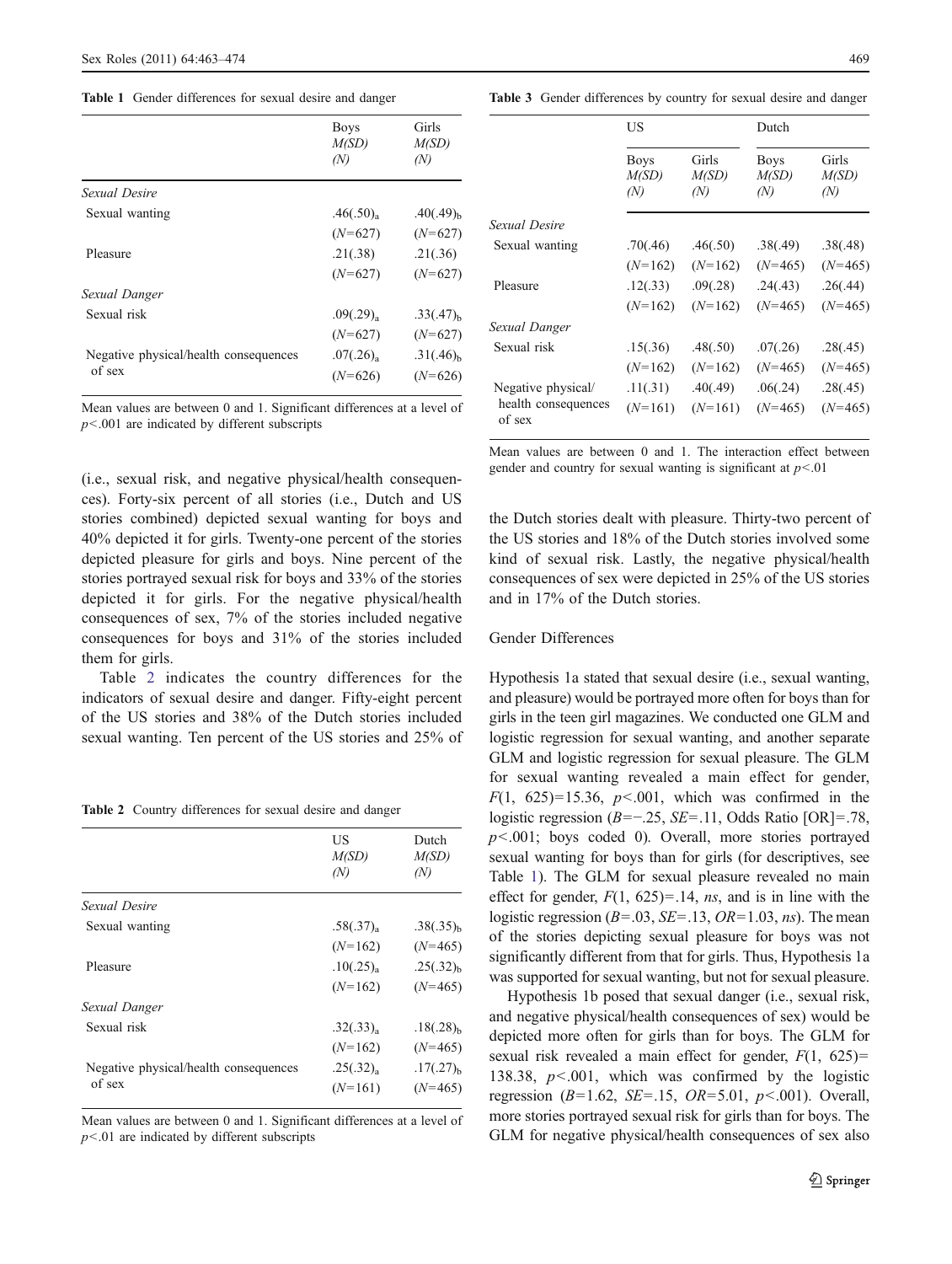revealed a main effect for gender,  $F(1, 624)=136.88$ ,  $p$ <.001, which was supported by the logistic regression  $(B=1.79, SE=.18, OR=.01, p<.001)$ . More stories portrayed negative physical/health consequences of sex for girls than for boys. Therefore, Hypothesis 1b was supported both for sexual risk and the negative physical/health consequences of sex.

# Country Differences

Hypothesis 2a posited that sexual desire (i.e., sexual wanting, and pleasure) would be portrayed more often in the Dutch teen magazines than in the US teen magazines. We conducted one GLM for sexual wanting and another GLM for sexual pleasure (for descriptives, see Table [2](#page-6-0)), along with the pertinent logistic regression analyses. The GLM for sexual wanting demonstrated a main effect for country,  $F(1, 625)=36.56$ ,  $p<.001$ . The main effect suggested that sexual wanting occurred more often in the US stories than in the Dutch stories, and was confirmed in the logistic regression analysis  $(B=-.81, SE=.14, OR=.44,$  $p$ <.001, US coded 0). The GLM for sexual pleasure also demonstrated a main effect for country,  $F(1, 625)=25.73$ ,  $p<.001$ , which was supported in the logistic regression  $(B=1.02, SE=.22, OR=.2.79, p<.001)$ . Overall, sexual pleasure occurred more often in the Dutch stories than in the US stories. Therefore, Hypothesis 2a was not supported for sexual wanting, but it was supported for sexual pleasure.

Hypothesis 2b stated that sexual danger (i.e., sexual risk, and negative physical/health consequences of sex) would be depicted more often in the US teen magazines than in the Dutch coverage. In line with the logistic regression analysis ( $B=-.85$ ,  $SE=.17$ ,  $OR=.43$ ,  $p<.001$ ), the GLM for sexual risk demonstrated a main effect for country,  $F(1, 625)=26.75$ ,  $p<.001$ . Sexual risk occurred more often in the US stories than in the Dutch stories. The GLM for the negative physical/health consequences of sex also showed a main effect for country,  $F(1, 624)=10.13$ ,  $p<0.01$ , which was confirmed by the logistic regression analysis (B=−.55, SE=.16, OR=.58,  $p$ <.001). The negative physical/health consequences of sex occurred more often in the US stories than in the Dutch stories. Thus, Hypothesis 2b was supported both for sexual risk and the negative physical/health consequences of sex.

## Gender Differences by Country

Hypothesis 3a asserted that there would be a greater gender difference for sexual desire (i.e., sexual wanting, and pleasure) in the US magazines than the Dutch magazines. Both for sexual wanting and for sexual pleasure, one GLM and one logistic regression were conducted. The means that were tested in the GLMs can be found in Table [3.](#page-6-0) The GLM for sexual wanting showed a significant interaction effect between gender and country,  $F(1, 625)=15.93$ ,  $p<.001$ , which was in line with the findings of the logistic regression analysis  $(B=0.99, SE=.25, OR=.270, p<0.001)$ . This interaction effect qualified the aforementioned main effects found for sexual wanting and indicated two things. First, the difference between boys' and girls' sexual wanting only occurred in the US coverage,  $t(161)=4.93$ ,  $p$ <.001 but not in the Dutch coverage,  $t(464) = -.07$ , ns. Second, the higher percentages of sexual wanting in the US coverage (i.e., the main effect for country) was largely due to the high scores of sexual wanting for US boys. Neither the logistic regression  $(B=.50, SE=.34, OR=.1.65, ns)$  nor the GLM for sexual pleasure,  $F(1, 625)=1.38$ , ns, showed a significant interaction effect between gender and country. Thus, for sexual pleasure, the difference between boys' and girls' sexual pleasure in the US coverage did not differ from that in the Dutch coverage. In conclusion, Hypothesis 3a was supported for sexual wanting but not for sexual pleasure.

Hypothesis 3b stated that there would be a greater gender difference for sexual danger (i.e., sexual risk, and negative physical/health consequences of sex) in the US magazines than the Dutch magazines. The GLM for sexual risk showed a significant interaction effect between gender and country,  $F(1, 625)=6.48, p<0.05$ . However, this interaction effect was not significant in the logistic regression analysis,  $(B=-.01, SE=.31, OR=1.01, ns)$ . Thus, we concluded that gender differences in the portrayal of sexual risk did not vary between the US and the Dutch magazines. For the second indicator, negative physical/ health consequences of sex, neither the logistic regression  $(B=.09, SE=.34, OR=1.09, ns)$  nor the GLM,  $F(1, 624)$ = 2.79, ns, showed a significant interaction effect between gender and country. This lack of an interaction effect indicates that the difference between boys and girls in the US coverage was not significantly different from that in the Dutch coverage. In conclusion, Hypothesis 3b was neither supported for sexual risk nor for the negative physical/ health consequences of sex.

# Discussion

This study has extended existing research on sexual desire and danger in adolescent sexuality through a cross-national quantitative content analysis of the depiction of sexual desire and danger in US and Dutch teen girl magazines (e.g., Herzog [2008;](#page-10-0) Kim and Ward [2004](#page-10-0); Tolman [2002\)](#page-11-0). Relying on the sexual scripts framework and Hofstede's [\(1998a,](#page-10-0) [2001\)](#page-10-0) cultural dimension of masculinity/femininity, we investigated how the depiction of sexual desire and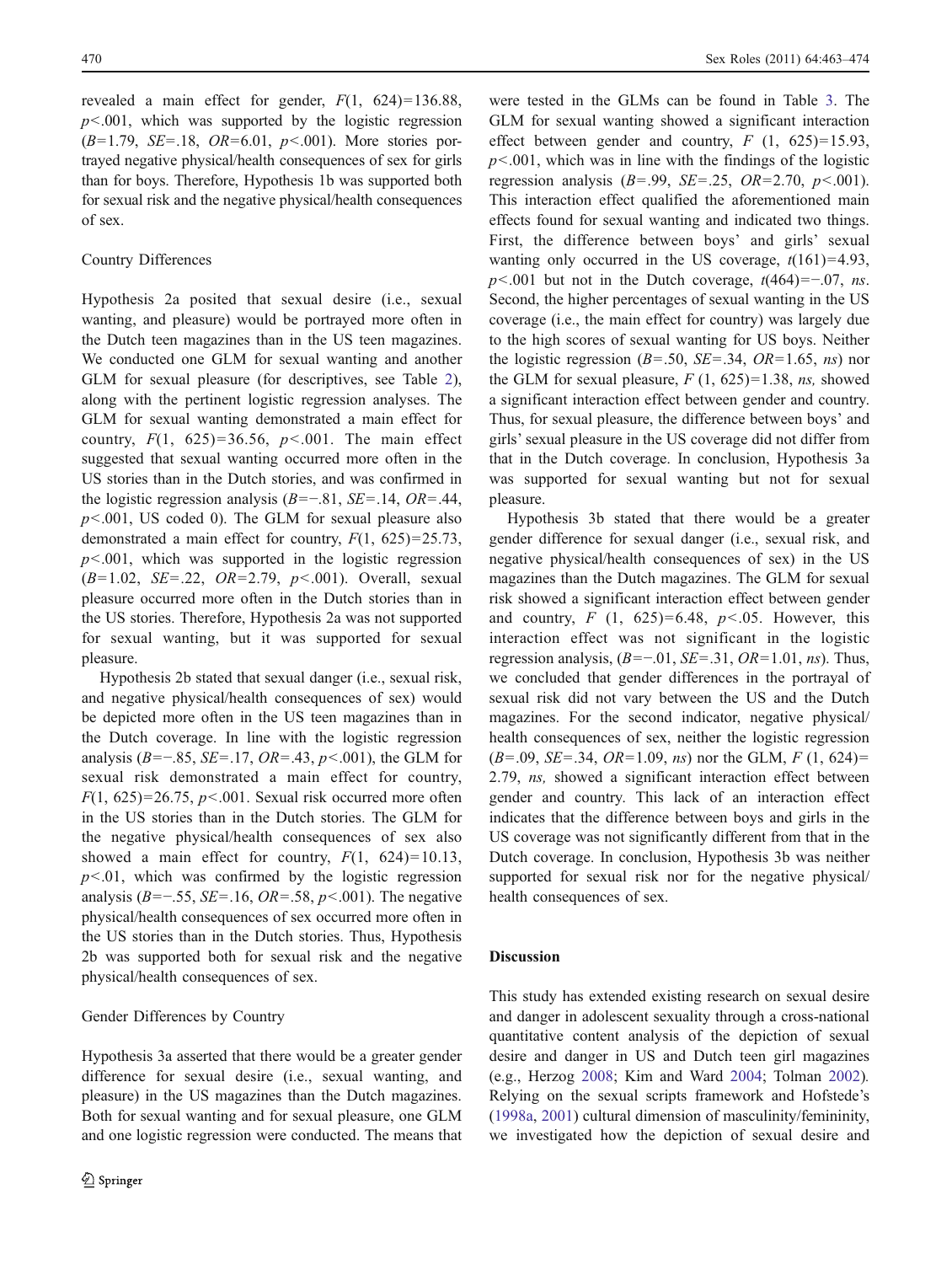danger differed between girls and boys, as well as between countries. We were also interested in whether potential gender differences for sexual desire and danger varied between countries.

## Gender Differences

In line with previous research on the Heterosexual Script, distinct differences emerged in how boys' and girls' sexual wanting was covered, but these differences varied by country. Sexual wanting occurred more often for boys than for girls in the US coverage, whereas no gender difference emerged in the Dutch coverage. Thus, similar to earlier US-based research (e.g., Lerum and Dworkin [2009](#page-10-0); Tolman [2002\)](#page-11-0), our study also found traditional notions of adolescent sexuality in the coverage of contemporary US teen girl magazines. While girls were not depicted as being asexual, boys' sexual wanting was still the main focus of the US coverage. In line with what Fine [\(1988\)](#page-10-0) revealed almost 20 years ago, a missing discourse of desire for girls still lingers, and is present in today's US teen girl magazines.

In contrast to what previous research suggests (Kim and Ward [2004](#page-10-0); Tolman [2002\)](#page-11-0), no gender difference emerged for the depiction of sexual pleasure. Boys' and girls' sexual pleasure received approximately the same amount of coverage. This finding suggests a more genderegalitarian tendency in the coverage of pleasure. It seems that the Heterosexual Script, as reflected in the teen girl magazine coverage we investigated, may be evolving to include girls' sexual pleasure rather than focusing solely on boys' pleasure. Thus, while our findings for sexual wanting confirm Fine's ([1988](#page-10-0)) missing discourse of desire, our findings concerning pleasure do not. This unexpected finding awaits replication in other contexts to be tested for its robustness. That said, our finding suggests that it may be worth conceptualizing desire by taking into account various dimensions of desire, such as wanting and pleasure.

Sexual danger, both in terms of sexual risks and the negative physical/health consequences of sex, occurred more often for girls than for boys. Overall, our findings mirror previous research on the danger discourse of women's sexuality (Kim et al. [2007](#page-10-0); Stankiewicz and Rosselli [2008](#page-11-0)). Specifically, this finding fits the traditional notions of gender mentioned earlier, where boys in contrast to girls enjoy sex without risks and negative consequences (Farvid and Braun [2006](#page-10-0); Hyde and Oliver [1993](#page-10-0)). However, it is also possible that the focus on girls' sexual danger emerged because the coverage of teen girl magazines is geared towards a girl readership. Thus, a selection bias inherent to our sample may explain why sexual danger is emphasized more for girls than for boys.

#### Country Differences

In contrast to predictions derived from Hofstede's ([1998a](#page-10-0), [b,](#page-10-0) [2001\)](#page-10-0) cultural dimension of masculinity/ femininity, sexual wanting occurred more often in the US magazines than in the Dutch magazines. There are two possible explanations for this unexpected finding. First, as Schalet ([2000](#page-11-0)) points out, sex in the Netherlands is strongly associated with love and is rarely stigmatized. In contrast, the stigmatization of sex in the US (Schalet [2000](#page-11-0)) may turn sex more into a forbidden fruit, especially for US teenagers. Consequently, the appeal of sex may be higher for US adolescents than for Dutch adolescents, and this is reflected in the teen magazine coverage of sexual wanting. A second explanation for the unexpected country difference is that sexual wanting is linked with the notion of sex as a competitive achievement (Hofstede [1998b](#page-10-0)). According to that notion, sexual wanting is associated with winning an ego-boosting contest rather than establishing a relationship. Hofstede ([1998b](#page-10-0)) considers the achievement orientation toward sex as more typical of masculine societies, such as the US, than of feminine societies, such as the Netherlands.

Coinciding with Hofstede's ([1998b](#page-10-0)) notions of a feminine society, the Dutch magazines focused more often on sexual pleasure than the US magazines. It is typical of a feminine society that parents and teenagers feel that sex is something to be enjoyed (Schalet [2000,](#page-11-0) [2004\)](#page-11-0). Our results show that this emphasis on the pleasure of sex also applies to the coverage of teen girl magazines and adolescent sexuality. To our knowledge, Hofstede's cultural dimension of masculinity has hardly been applied in research on media and adolescents' sexual socialization. Our results seem to be a promising starting point for more cross-national comparative research on the issue. However, it is important to note that masculinity/femininity is a country-level concept that is not able to detect and explain withincountry differences and individual behavior. Both the US and Netherlands contain regions and groups of people that may not fit the country-level classification of a masculine or feminine society, and our results should not be used for stereotypical simplifications of these two countries.

In terms of sexual danger, the focus of US magazines on the risks and consequences of sex reflected differences between masculine and feminine societies. Specifically, this focus mirrors the predominant message delivered to teenagers in many US schools, namely that the safest kind of sex is to not have sex at all (Luker [2006](#page-10-0)). Thus, the US coverage partly subscribes to the underlying assumptions of abstinence-only programs by creating a danger discourse that surrounds adolescent sexuality, while the Dutch coverage reflects the more positive approach to adolescent sexuality in the Netherlands.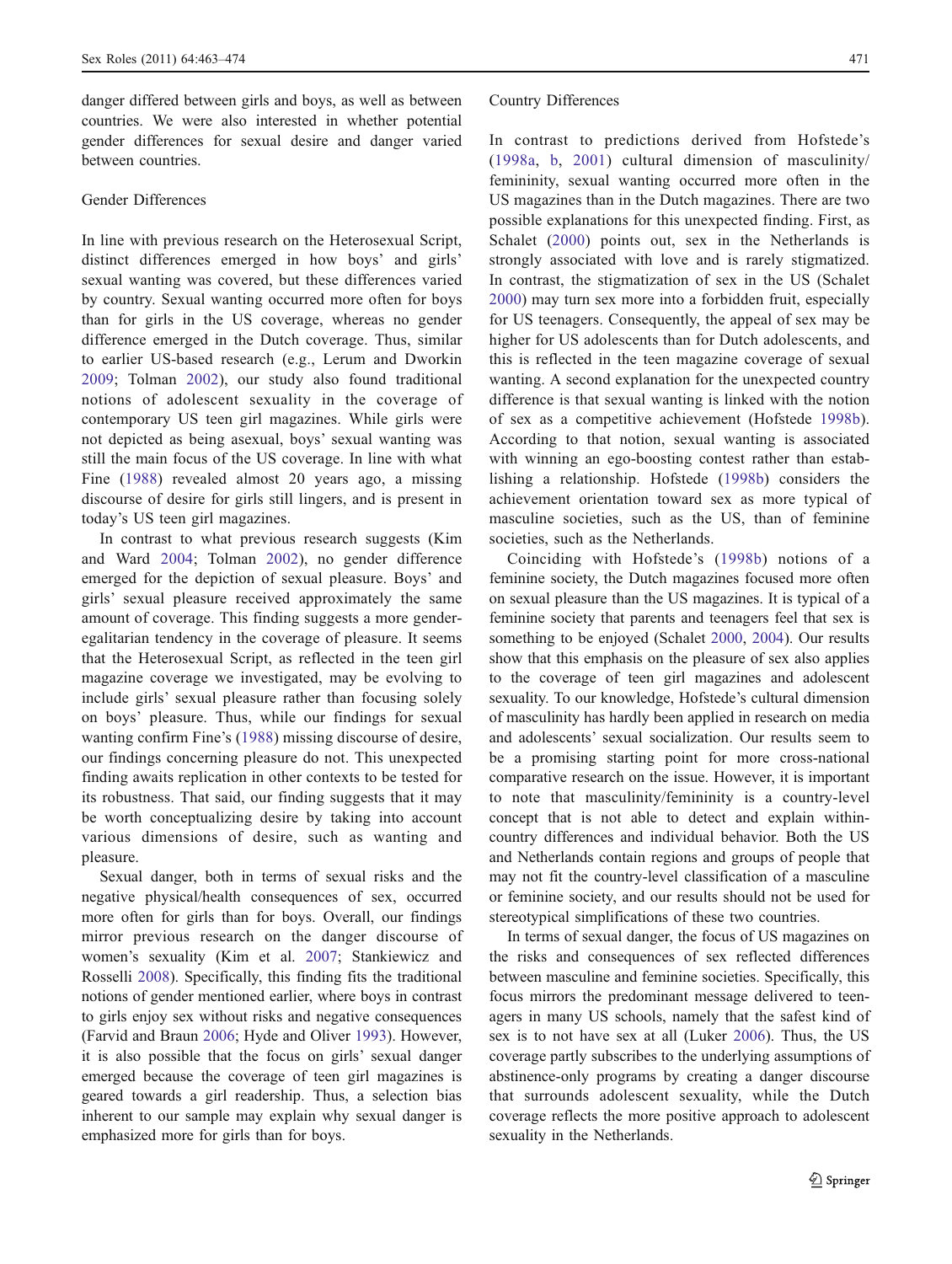<span id="page-9-0"></span>Overall, the coverage of sexual wanting, sexual risk, and the negative consequences of sex occurred more often in the US than in the Netherlands. Specifically, US adolescents were more frequently portrayed as having distinct sexual wants, but simultaneously they were more often cautioned about the risks and consequences of sex than Dutch adolescents. Our comparative analysis thus extends Tolman's [\(2002](#page-11-0)) finding on ambivalence in US adolescent girls' sexuality. Compared to the Netherlands, US teen girl magazines seem to contain more sexually ambivalent messages—that is, mixed messages about sex and sexuality—for both boys and girls, albeit to varying degrees.

Although our comparative analysis points to country differences in the coverage of teen girl magazines, we should emphasize that these findings may be related to certain peculiarities of the magazines. Teen girl magazines are typically made for a national market with a clearly defined target group. Consequently, country differences may be less surprising for teen girl magazines than for other media, such as television or the internet. As a matter of fact, (sexual) content on television or the internet is likely to be similar between the US and the Netherlands, largely due to an extensive flow of US-produced material to the Netherlands (Ter Bogt et al. [2010](#page-11-0)). Moreover, internet pornography, a globalized sexual genre, seems to affect US and Dutch adolescents similarly (Brown and L'Engle [2009](#page-10-0); Peter and Valkenburg [2010](#page-10-0)). For a better understanding of country differences and similarities, it is essential to pay more attention to sexual content in media other than teen girl magazines.

# Gender Differences by Country

Our comparative perspective also enabled us to analyze how gender differences in the depiction of desire and danger varied between the US and Dutch coverage. For sexual wanting, we found a difference between boys and girls in the coverage of the US magazines but not in that of the Dutch magazines. These country-dependent gender differences illustrate that the US-based Heterosexual Script, as any cultural script, is culturally contingent. However, because existing research has been exclusively singlecountry research, this important property of the Heterosexual Script has not yet been documented. The Heterosexual Script has been developed mainly in US research (e.g., Kim et al. [2007](#page-10-0); Tolman [2002](#page-11-0)) and has hardly been applied to non-US research. Our findings suggest that, in the coverage of sexual wanting in teen girl magazines, heterosexuality is constructed differently in the Netherlands than in the US. Our country-dependent gender differences in the coverage of sexual wanting are also in line with Hofstede's [\(1998a,](#page-10-0) [b](#page-10-0)) concept of feminine societies in which gender differences are generally less distinct than in masculine societies.

Thus, more comparative research on this gender difference may not only help us further develop the Heterosexual Script concept, but may allow us to better understand the cultural contingency of adolescent sexual socialization.

Simultaneously, however, it is remarkable that gender differences in the coverage of pleasure and sexual danger, in particular, did not vary between the two countries. Dutch magazines generally portrayed pleasure more often, and danger less often, than US magazines. Still, in both countries, gender differences were either absent, as for pleasure, or followed traditional lines, as for sexual danger. The finding that, in both countries, pleasure was depicted as often for boys as for girls could be attributed to US gender roles shifting towards more gender equality (Bolzendahl and Myers 2004; Risman and Schwartz [2002\)](#page-11-0). In addition, the similar gender differences in the US and Dutch coverage of sexual danger puts an interesting spin on the construction of adolescent sexuality in the US and the Netherlands. Teen girl magazines in feminine societies such as the Netherlands seem to attribute positive aspects of adolescent sexuality, such as sexual desire, equally to boys and girls. However, when it comes to the negative aspects of adolescent sexuality, girls seem to be much more affected than boys, in the magazine coverage of both feminine and masculine societies. This gender difference is very much in line with the Heterosexual Script. Thus, the Heterosexual Script and the gender differences it entails seem to depend on the cultural dimension of masculinity/ femininity only for the positive aspects of sexuality, but not for the negative aspects.

This research was supported by a grant from the Netherlands Organisation for Scientific Research (NWO) awarded to the second and third author. The authors would like to thank Marleen Klaassen for her help during data collection.

Open Access This article is distributed under the terms of the Creative Commons Attribution Noncommercial License which permits any noncommercial use, distribution, and reproduction in any medium, provided the original author(s) and source are credited.

## References

- American Psychological Association, Task Force on the Sexualization of Girls. (2007). Report of the APA Task Force on the Sexualization of Girls. Washington, DC: American Psychological Association. Retrieved from <http://www.apa.org/pi/wpo/sexualization.html>.
- Bolzendahl, C., & Myers, D. J. (2004). Feminist attitudes and support for gender equality: Opinion change in women and men, 1974– 1998. Social Forces, 83, 759–790. doi:[10.1353/sof.2005.0005.](http://dx.doi.org/10.1353/sof.2005.0005)
- Bowleg, L., Lucas, K. J., & Tschann, J. M. (2004). "The ball was always in his court": An exploratory analysis of relationship scripts, sexual scripts, and condom use among African American women. Psychology of Women Quarterly, 28, 70–82. doi[:10.1111/j.1471-6402.2004.00124.x.](http://dx.doi.org/10.1111/j.1471-6402.2004.00124.x)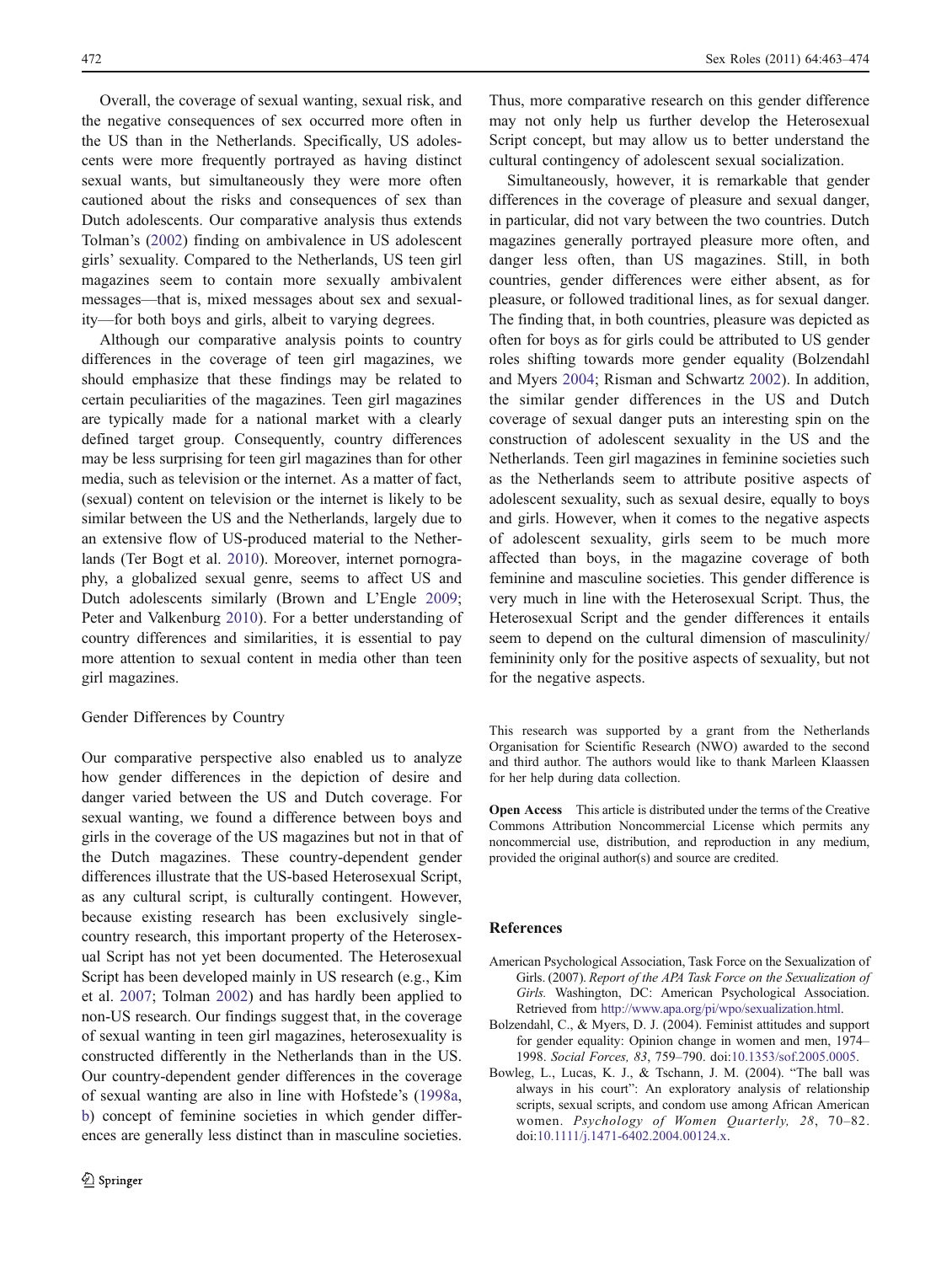- <span id="page-10-0"></span>Brown, J. D., & L'Engle, K. L. (2009). X-Rated: Sexual attitudes and behaviors associated with U.S. early adolescents' exposure to sexually explicit media. Communication Research, 36, 129–151. doi[:10.1177/0093650208326465](http://dx.doi.org/10.1177/0093650208326465).
- Brown, J. D., L'Engle, K. L., Pardun, C. J., Guo, G., Kenneavy, K., & Jackson, C. (2006). Sexy media matter: Exposure to sexual content in music, movies, television, and magazines predicts black and white adolescents' sexual behavior. Pediatrics, 117, 1018–1027. doi[:10.1542/peds.2005-1406](http://dx.doi.org/10.1542/peds.2005-1406).
- Carpenter, L. M. (1998). From girls into women: Scripts for sexuality and romance in Seventeen magazine, 1974–1994. Journal of Sex Research, 35, 158–168.
- Carpenter, L. M. (2001). The First Time/Das Erstes Mal: Approaches to virginity loss in U.S. and German teen magazines. Youth & Society, 33, 31–61. doi[:10.1177/0044118X01033001002.](http://dx.doi.org/10.1177/0044118X01033001002)
- Clarke, R. D., & Hatfield, E. (1989). Gender differences in receptivity to sexual offers. Journal of Psychology & Human Sexuality, 2, 39-55.
- de Graaf, H., Meijer, S., Poelman, J., & Vanwesenbeeck, I. (2005). Seks onder je 25<sup>ste</sup> (Sex among people younger than 25). Utrecht/ Amsterdam: Rutgers Nisso Group.
- Diamond, L. (2005). "I'm straight but I kissed a girl": The trouble with American media representations of female-female sexuality. Feminism & Psychology, 15, 104–110. doi:[10.1177/0959-](http://dx.doi.org/10.1177/0959-353505049712) [353505049712.](http://dx.doi.org/10.1177/0959-353505049712)
- Durham, M. (1998). Dilemmas of desire: Representations of adolescent sexuality in two teen magazines. Youth & Society, 29, 369– 389. doi:[10.1177/0044118X98029003005](http://dx.doi.org/10.1177/0044118X98029003005).
- Epstein, M., & Ward, L. M. (2008). "Always use protection": Communication boys receive about sex from parents, peers, and the media. Journal of Youth & Adolescence, 37, 113–126. doi[:10.1007/s10964-007-9187-1](http://dx.doi.org/10.1007/s10964-007-9187-1).
- Farvid, P., & Braun, V. (2006). 'Most of us guys are raring to go anytime, anyplace, anywhere': Male and female sexuality in Cleo and Cosmo. Sex Roles, 55, 295–310. doi[:10.1007/s11199-006-9084-1.](http://dx.doi.org/10.1007/s11199-006-9084-1)
- Fine, M. (1988). Sexuality, schooling, and adolescent females: The missing discourse of desire. Harvard Educational Review, 58, 29–53.
- Firminger, K. B. (2006). Is he boyfriend material? Representation of males in teenage girls' magazines. Men and Masculinities, 8, 298–308. doi:[10.1177/1097184X05282074.](http://dx.doi.org/10.1177/1097184X05282074)
- Ford, C. S., & Beach, F. A. (1951). Patterns of sexual behavior. New York: Harper & Brothers.
- Frayser, S. G. (1985). Varieties of sexual experience: An anthropological perspective on human sexuality. New Haven: Human Relations Area Files Press.
- Garner, A., Sterk, H. M., & Adams, S. (1998). Narrative analysis of sexual etiquette in teenage magazines. The Journal of Communication, 48, 59–78. doi:[10.1111/j.1460-2466.1998.tb02770.x](http://dx.doi.org/10.1111/j.1460-2466.1998.tb02770.x).
- Gregersen, E. (1986). Human sexuality in cross-cultural perspective. In D. Byrne & K. Kelly (Eds.), Alternative approaches to the study of sexual behavior (pp. 87–102). Hillsdale: Erlbaum.
- Herzog, D. (2008). Sex in crisis: The new sexual revolution and the future of American politics. New York: Basic Books.
- Hofstede, G. (1998a). Masculinity/Femininity as a dimension of culture. In G. Hofstede, and Associates (Ed.), Masculinity and femininity: The taboo dimensions of national cultures, (pp. 3– 28). Thousand Oaks, CA: Sage.
- Hofstede, G. (1998b). Comparative studies of sexual behavior: Sex as achievement or as relationship? In G. Hofstede and associates (Eds.), Masculinity and femininity: The taboo dimensions of national cultures, (pp. 153–178). Thousand Oaks, CA: Sage.
- Hofstede, G. (2001). Culture's consequences. Comparing values, behaviors, institutions, and organizations across nations (2nd ed.). Thousand Oaks, CA: Sage.
- Hollway, W. (1989). Subjectivity and method in psychology: Gender, meaning and science. London: Sage.
- Hust, S. J. T., Brown, J. D., & L'Engle, K. L. (2008). Boys will be boys and girls better be prepared: An analysis of the rare sexual health messages in young adolescents' media. Mass Communication and Society, 11, 3–23. doi:[10.1080/15205430701668139.](http://dx.doi.org/10.1080/15205430701668139)
- Hyde, J. S., & Oliver, M. B. (1993). Gender differences in sexuality: Results from meta-analysis. Psychological Bulletin, 114, 29–51.
- Hynie, M., Lydon, J. E., Coté, S., & Wiener, S. (1998). Relational sexual scripts and women's condom use: The importance of internalized norms. Journal of Sex Research, 35, 370–380.
- Johnson, M. A., Gotthoffer, A. R., & Lauffer, K. A. (1999). The sexual and reproductive content of African American and Latino magazines. Howard Journal of Communications, 10, 169–187. doi[:1064-6175/99.](http://dx.doi.org/1064-6175/99)
- Joshi, S. P., Peter, J., & Valkenburg, P. M. (2010). Ambivalent messages in Seventeen magazine: A content analytic comparison of 1997 and 2007. Journal of Magazine and New Media Research.
- Kilmartin, C. T. (1999). Pleasure and performance: Male sexuality. In K. Lebacqz & D. Sinacore-Guinn (Eds.), Sexuality: A reader (pp. 179–186). Cleveland: Pilgrim.
- Kim, J. L., & Ward, L. M. (2004). Pleasure reading: Associations between young women's sexual attitudes and their reading of contemporary women's magazines. Psychology of Women Quarterly, 28, 45–58. doi[:10.1111/j.1471-6402.2004.00122.x](http://dx.doi.org/10.1111/j.1471-6402.2004.00122.x).
- Kim, J. L., Sorsoli, C. L., Collins, K., Zylbergold, B. A., Schooler, D., & Tolman, D. L. (2007). From sex to sexuality: Exposing the Heterosexual Script on primetime network television. Journal of Sex Research, 44, 145–157. doi[:10.1080/00224490701263660](http://dx.doi.org/10.1080/00224490701263660).
- Kunkel, D., Eyal, K., Finnerty, K., Biely, E., & Donnerstein, E. (2005). Sex on TV 4. Menlo Park: Kaiser Family Foundation.
- Laumann, E. O., Gagnon, J. H., Michael, R. T., & Michaels, S. (1994). The social organization of sexuality: Sexual practices in the United States. Chicago: University of Chicago Press.
- Lerum, K., & Dworkin, S. L. (2009). "Bad girls rule": An interdisciplinary feminist commentary on the report of the APA Task Force on the sexualization of girls. Journal of Sex Research, 46, 250–263. doi[:10.1080/00224490903079542.](http://dx.doi.org/10.1080/00224490903079542)
- Luker, K. (2006). When sex goes to school: Warring views on sex  $$ and sex education – since the Sixties. New York: W. W. Norton.
- Mackie, T., & Marsh, D. (1995). The comparative method. In D. Marsh & G. Stoker (Eds.), Theory and methods in political science (pp. 173–188). New York: St. Martin's Press.
- Martin, K. A. (1996). Puberty, sexuality, and the self: Girls and boys at adolescence. New York: Routledge.
- McCormick, N. B. (1979). Come-ons and put-offs. Unmarried students' strategies for having and avoiding sexual intercourse. Psychology of Women Quarterly, 4, 194–211. doi:[10.1111/](http://dx.doi.org/10.1111/j.1471-6402.1979.tb00708.x) [j.1471-6402.1979.tb00708.x](http://dx.doi.org/10.1111/j.1471-6402.1979.tb00708.x).
- McCormick, N. B., Brannigan, G. G., & LaPlante, M. N. (1984). Social desirability in the bedroom: Role of approval motivation in sexual relationships. Sex Roles, 11, 303–314. doi[:10.1007/](http://dx.doi.org/10.1007/BF00287522) [BF00287522](http://dx.doi.org/10.1007/BF00287522).
- Peter, J., & Lauf, E. (2002). Reliability in cross-national content analysis. Journalism & Mass Communication Quarterly, 79, 815–832.
- Peter, J., & Valkenburg, P. M. (2007). Adolescents' exposure to a sexualized media environment and their notions of women as sex objects. Sex Roles, 56, 381–395. doi[:10.1007/s11199-006-9176-y.](http://dx.doi.org/10.1007/s11199-006-9176-y)
- Peter, J., & Valkenburg, P. M. (2010). Processes underlying the effects of adolescents' use of sexually explicit internet material: The role of perceived realism. Communication Research, 37, 375–399. doi[:10.1177/0093650210362464](http://dx.doi.org/10.1177/0093650210362464).
- Pinkleton, B. E., Austin, E. W., Cohen, M., Chen, Y., & Fitzgerald, E. (2008). Effects of a peer-led media literacy curriculum on adolescents' knowledge and attitudes toward sexual behavior and media portrayals of sex. Health Communication, 23, 462– 472. doi:[10.1080/10410230802342135.](http://dx.doi.org/10.1080/10410230802342135)